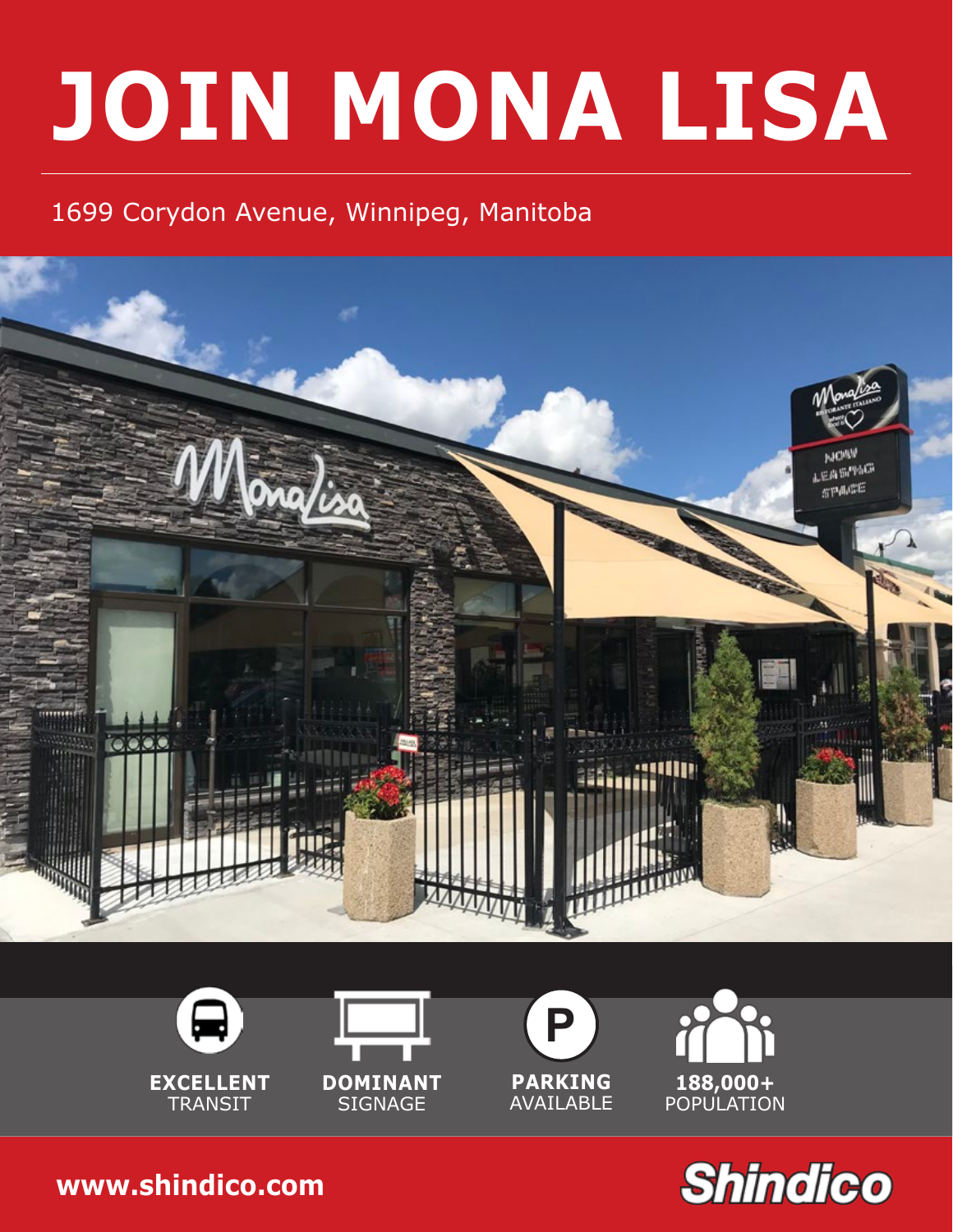## **FOR LEASE**

1699 Corydon Avenue, Winnipeg, Manitoba



**204.474.2000 www.shindico**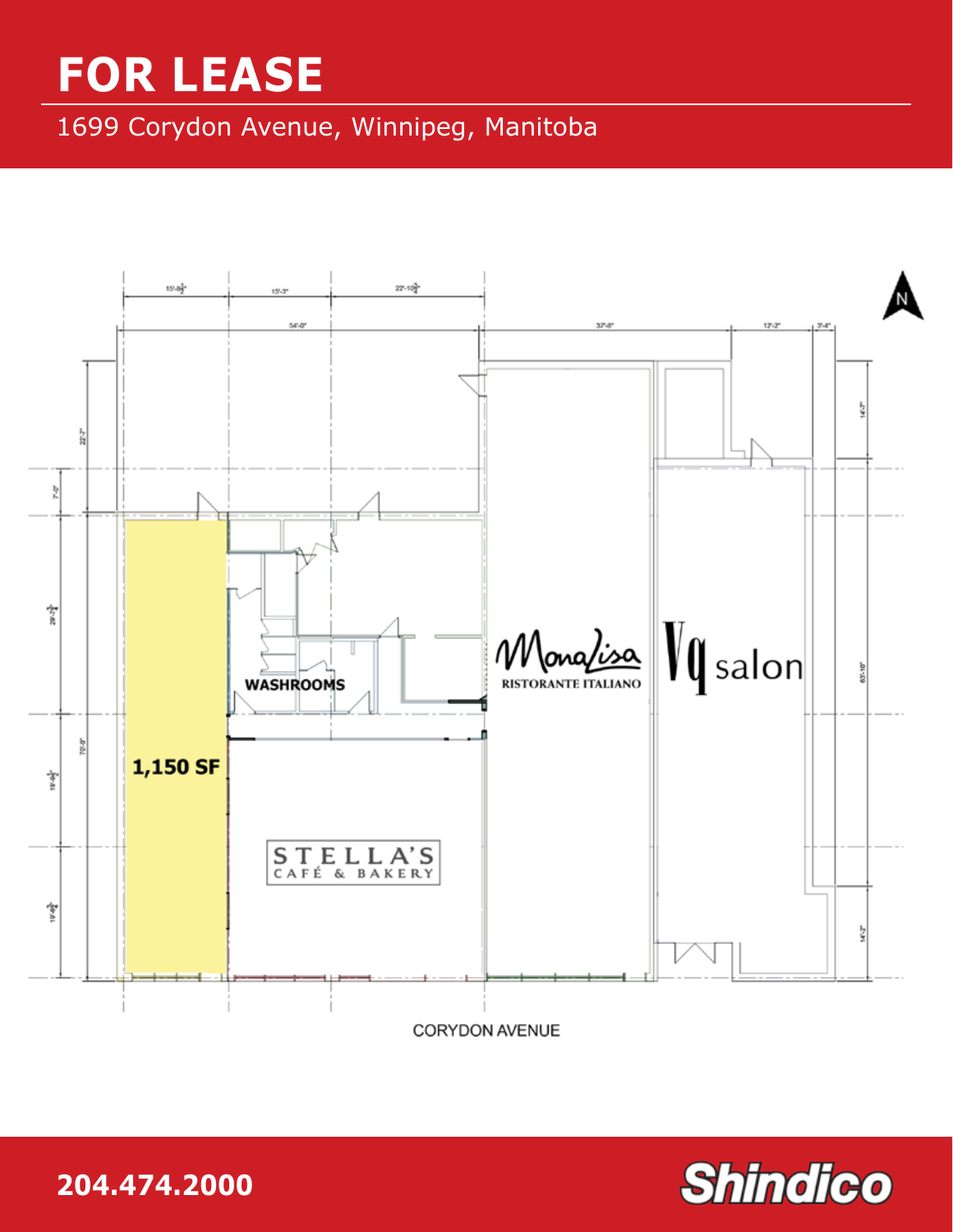# **FOR LEASE**

#### 1699 Corydon Avenue, Winnipeg, Manitoba

#### **PROPERTY SUMMARY**

| Available              | $1,150 +/-$ SF     |
|------------------------|--------------------|
| Net Lease Rate         | \$25.00 - 27.00/SF |
| Additional Rent (est.) | \$8.90/SF          |
| Zoning                 | C1 - Commercial    |

#### **FEATURES**

- Building signage available on two sides.
- Opportunity for representation on prominent digital readerboard.
- Potential to rent up to 6 designated stalls in adjacent lot.
- Ample street parking on both sides of Corydon Avenue and nearby side streets.
- **• Ideally suited for retail, medical, professional office and service uses.**

#### **LOCATION**

- Located on Corydon Avenue, a couple blocks east of Kenaston Boulevard/Route 90.
- Minutes from the Winnipeg International Airport and the Polo Park area, Winnipeg's largest retail node.
- Located in the heart of River Heights, servicing Tuxedo and Crescentwood.

#### **TRAFFIC**

• 66,000 vehicles per day at Corydon Avenue & Kenaston Boulevard. Reference: City of Winnipeg Public Works Department, 2019









### **204.474.2000 [www.shindico.com](http://www.shindico.com)**